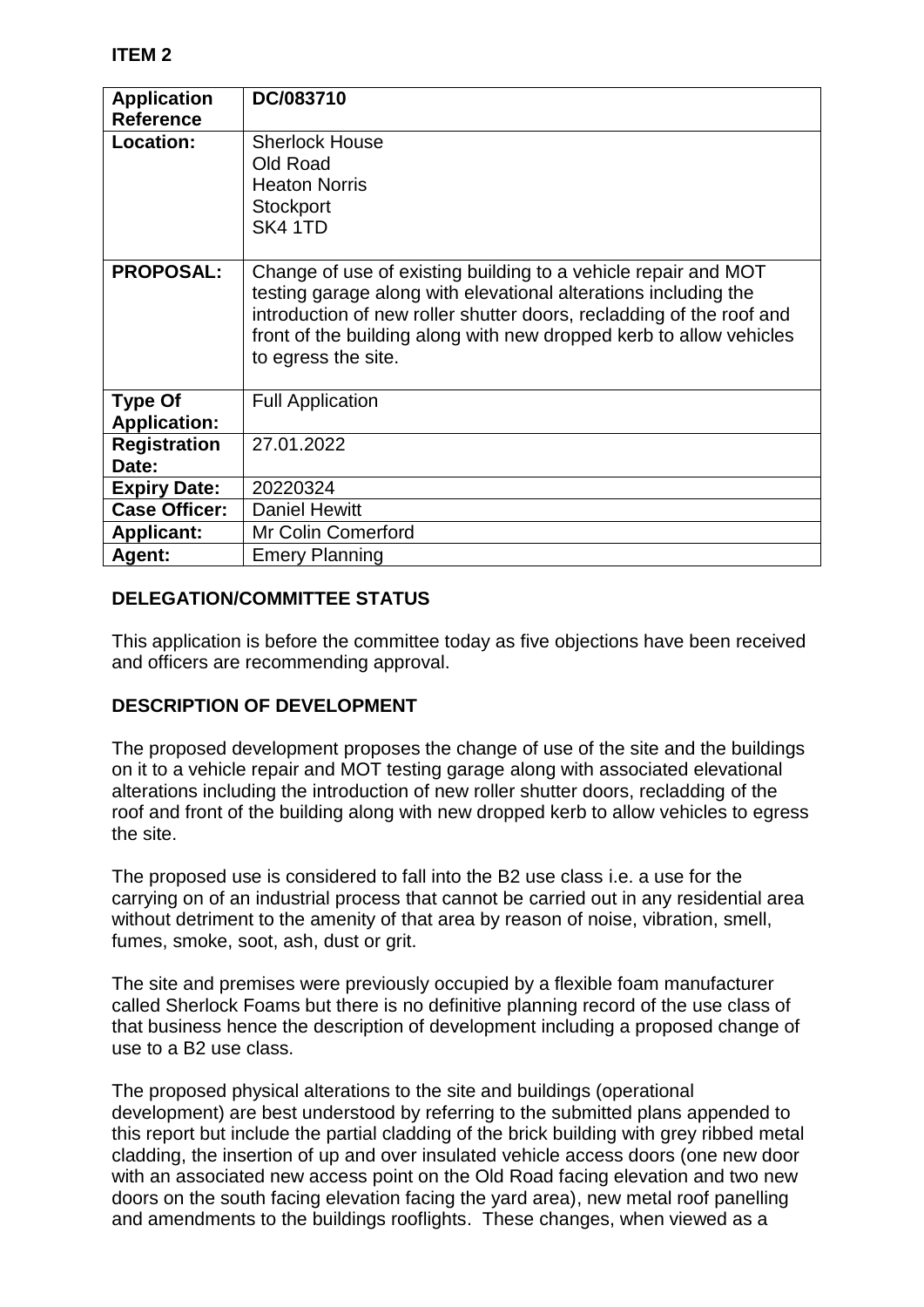whole, require the express consent of the local planning authority – they are not 'permitted development'.

The application is supported by:

- a Planning Statement;
- Noise Impact Assessments: and
- a Transport Technical Note.

# **SITE AND SURROUNDINGS**

The application site forms part of the Lancashire Hill industrial area that is designated as an employment area in the Unitary Development Plan. Nelstrop's flour mill occupies the northern part of the area and it generates a significant amount of activity and traffic. The site is located on the western edge of the industrial area fronting Old Road. The nearest residential properties to the application site are the row of terraced houses that face the site on the opposite side of Old Road – the front facades of which are approximately 26 metres away from the building on the application site.

The site is occupied by a single storey industrial building of red brick construction with a pitched roof. There is a small strip of grass between the building and the site's boundary with Old Road. The rest of the site is a used as a hard surfaced service yard and parking area. The yard area is currently enclosed by green palisade fencing along the Old Road frontage.

# **POLICY BACKGROUND**

Section 38(6) of the Planning and Compulsory Purchase Act 2004 ("PCPA 2004") requires that planning applications be determined in accordance with the development plan unless material considerations indicate otherwise.

## **The Development Plan includes-**

- Policies set out in the Stockport Unitary Development Plan Review adopted 31st May 2006 which have been saved by direction under paragraph 1(3) of Schedule 8 to the Planning and Compulsory Purchase Act 2004; &
- Policies set out in the Stockport Local Development Framework Core Strategy Development Plan Document adopted 17th March 2011.

## **Saved policies of the SUDP Review**

E1.1 Location of New Industrial Development

E3.1 Protection of Employment Areas

E3.2 Refurbishment of Older Buildings in Employment Areas

MW1.5 Control of Waste from Development

## **LDF Core Strategy/Development Management policies**

CS7 Accommodating Economic Development AED-3 Employment Development in Employment Areas CS8 Safeguarding and Improving the Environment SIE-1 Quality Places SIE-3 Protecting, Safeguarding and Enhancing the Environment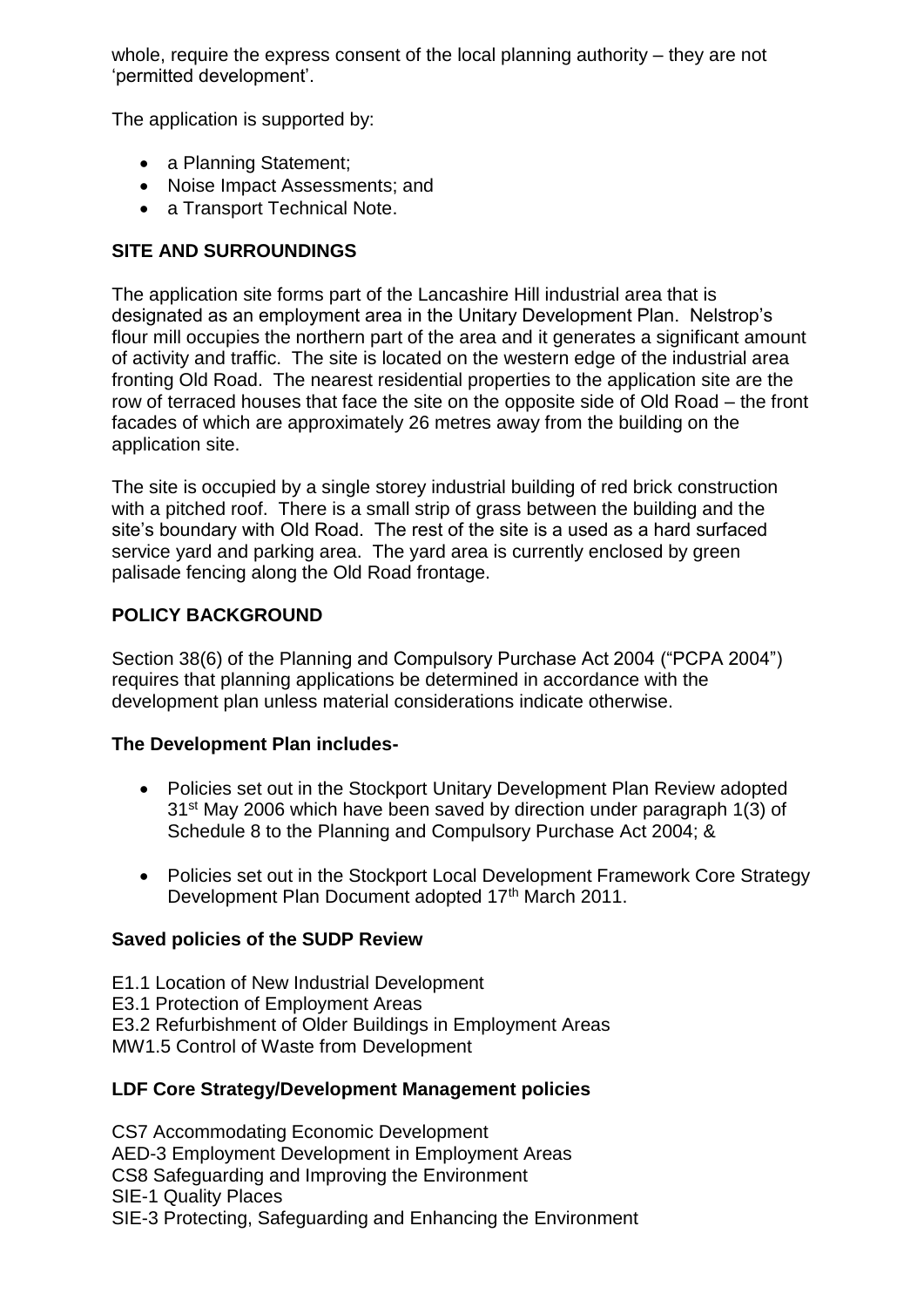CS9 – Transport and Development CS10 – An Effective and Sustainable Transport Network

T-1 Transport and Development

T-2 Parking in Developments

T-3 Safety and Capacity on the Highway Network

### **Supplementary Planning Guidance**

Supplementary Planning Guidance does not form part of the Statutory Development Plan; nevertheless it does provide non-statutory Council approved guidance that is a material consideration when determining planning applications.

#### **National Planning Policy Framework**

A Revised National Planning Policy Framework (NPPF) issued by the Secretary of State for Housing, Communities and Local Government (MHCLG) on 20th July 2021 replacing the previous versions of the document (originally issued 2012 and revised 2018 & 2019). The NPPF has not altered the fundamental legal requirement under Section 38(6) of the Planning and Compulsory Purchase Act 2004 that decisions must be made in accordance with the Development Plan unless material considerations (such as the NPPF) indicate otherwise.

The NPPF representing the governments up-to-date planning policy which should be taken into account in dealing with applications focuses on achieving a lasting housing reform, facilitating the delivery of a greater number of homes, ensuring that we get planning for the right homes built in the right places of the right quality at the same time as protecting our environment. If decision takers choose not to follow the NPPF, then clear and convincing reasons for doing so are needed.

N.B. In respect of decision-taking the revised NPPF constitutes a "material consideration".

Para.1 *"The National Planning Policy Framework sets out the Government's planning policies for England and how these should be applied".*

Para.2 "*Planning law requires that applications for planning permission be determined in accordance with the development plan, unless material considerations indicate otherwise".*

Para.7 "*The purpose of the planning system is to contribute to the achievement of sustainable development".*

Para.8 "*Achieving sustainable development means that the planning system has three overarching objectives, which are interdependent and need to be pursued in mutually supportive ways (so that opportunities can be taken to secure net gains across each of the different objectives):*

*a) an economic objective b) a social objective c) an environmental objective"*

Para.11 "*Plans and decisions should apply a presumption in favour of sustainable development.*

*For decision-taking this means:*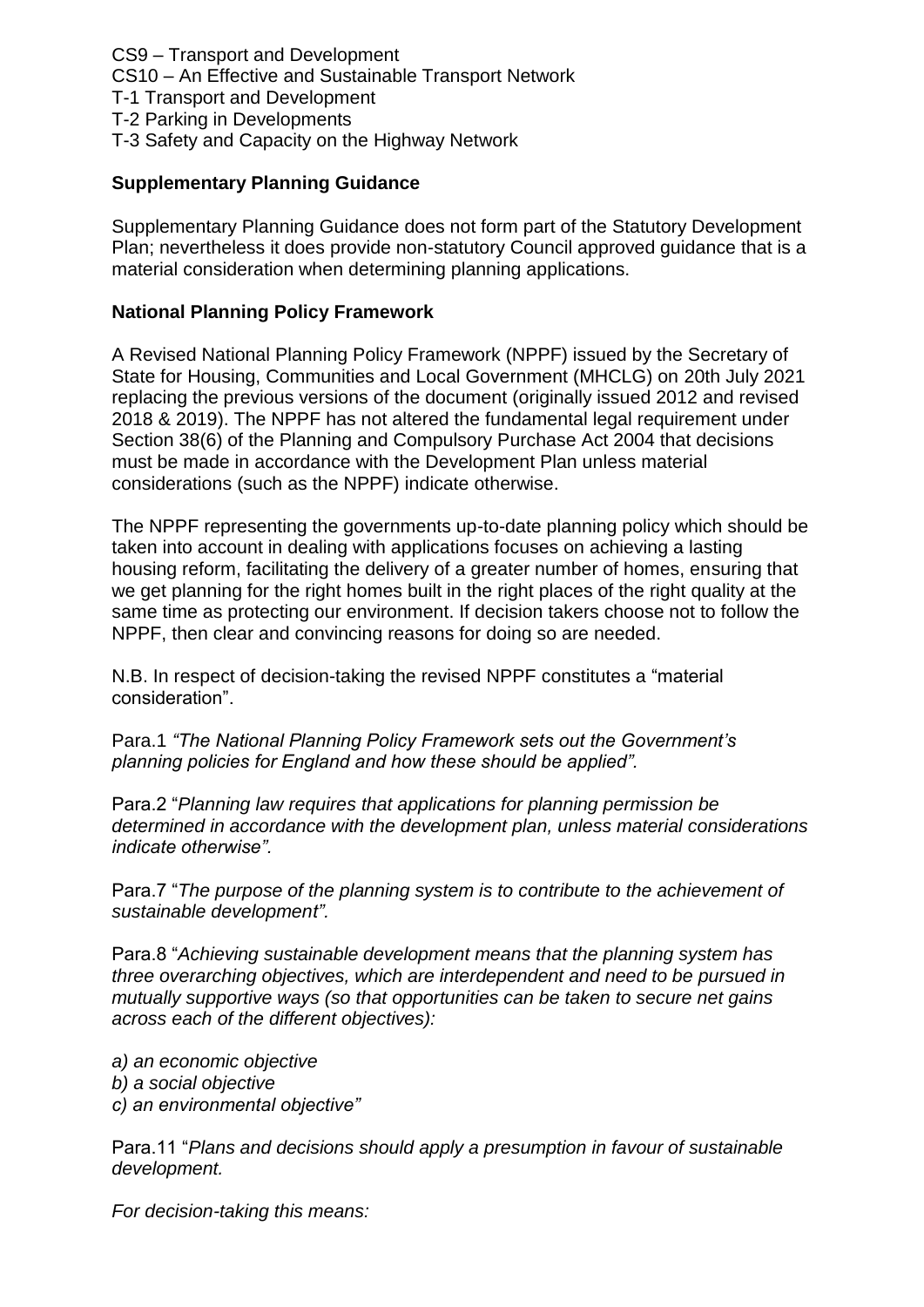*c) approving development proposals that accord with an up-to-date development plan without delay; or*

*d) where there are no relevant development plan policies, or the policies which are most important for determining the application are out-of-date, granting permission unless:*

*i. the application of policies in this Framework that protect areas or assets of particular importance provides a clear reason for refusing the development proposed; or*

*ii. any adverse impacts of doing so would significantly and demonstrably outweigh the benefits, when assessed against the policies in this Framework taken as a whole".*

Para.12 "*……..Where a planning application conflicts with an up-to-date development plan (including any neighbourhood plans that form part of the development plan), permission should not usually be granted. Local planning authorities may take decisions that depart from an up-to-date development plan, but only if material considerations in a particular case indicate that the plan should not be followed".*

Para.38 "*Local planning authorities should approach decisions on proposed development in a positive and creative way…... Decision-makers at every level should seek to approve applications for sustainable development where possible".*

Para.47 "*Planning law requires that applications for planning permission be determined in accordance with the development plan, unless material considerations indicate otherwise. Decisions on applications should be made as quickly as possible, and within statutory timescales unless a longer period has been agreed by the applicant in writing".*

*Para. 81 "Planning policies and decisions should help create the conditions in which businesses can invest, expand and adapt. Significant weight should be placed on the need to support economic growth and productivity, taking into account both local business needs and wider opportunities for development. The approach taken should allow each area to build on its strengths, counter any weaknesses and address the challenges of the future. This is particularly important where Britain can be a global leader in driving innovation and in areas with high levels of productivity, which should be able to capitalise on their performance and potential."*

*Para. 83 "Planning policies and decisions should recognise and address the specific locational requirements of different sectors. This includes making provision for clusters or networks of knowledge and data-driven, creative or high technology industries; and for storage and distribution operations at a variety of scales and in suitably accessible locations."*

Para.124 "*The creation of high quality buildings and places is fundamental to what the planning and development process should achieve. Good design is a key aspect of sustainable development, creates better places in which to live and work and helps make development acceptable to communities".*

Para.130 *"Permission should be refused for development of poor design that fails to take the opportunities available for improving the character and quality of an area*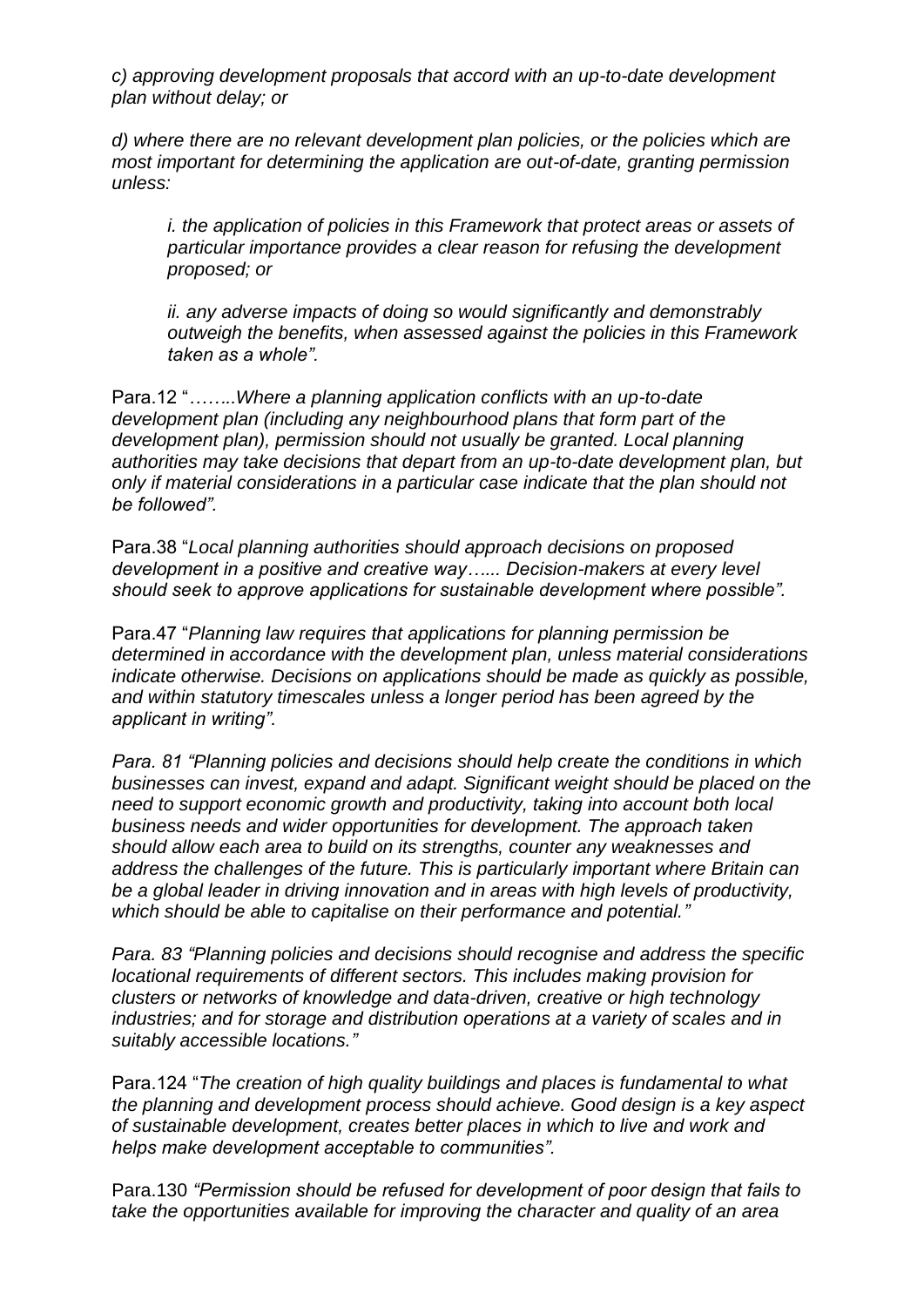*and the way it functions, taking into account any local design standards or style guides in plans or supplementary planning documents. Conversely, where the design of a development accords with clear expectations in plan policies, design should not be used by the decision-maker as a valid reason to object to development".*

Para 174. *"Planning policies and decisions should contribute to and enhance the natural and local environment by:*

*… (d) minimising impacts on and providing net gains for biodiversity, including by establishing coherent ecological networks that are more resilient to current and future pressures"*

Para. 180 *"When determining planning applications, local planning authorities should apply the following principles:*

*… (d) development whose primary objective is to conserve or enhance biodiversity should be supported; while opportunities to improve biodiversity in and around developments should be integrated as part of their design, especially where this can secure measurable net gains for biodiversity or enhance public access to nature where this is appropriate."*

Para 184. *"Where a site is affected by contamination or land stability issues, responsibility for securing a safe development rests with the developer and/or landowner."*

Para 185. *"Planning policies and decisions should also ensure that new development is appropriate for its location taking into account the likely effects (including cumulative effects) of pollution on health, living conditions and the natural environment, as well as the potential sensitivity of the site or the wider area to impacts that could arise from the development. In doing so they should:*

*(a) mitigate and reduce to a minimum potential adverse impacts resulting from noise from new development – and avoid noise giving rise to significant adverse impacts on health and the quality of life;*

*(b) identify and protect tranquil areas which have remained relatively undisturbed by noise and are prized for their recreational and amenity value for this reason; and*

*(c) limit the impact of light pollution from artificial light on local amenity, intrinsically dark landscapes and nature conservation."*

Para. 188 *"The focus of planning policies and decisions should be on whether proposed development is an acceptable use of land, rather than the control of processes or emissions (where these are subject to separate pollution control regimes). Planning decisions should assume that these regimes will operate effectively. Equally, where a planning decision has been made on a particular development, the planning issues should not be revisited through the permitting regimes operated by pollution control authorities."*

Para.213 "*existing policies should not be considered out-of-date simply because they were adopted or made prior to the publication of this Framework. Due weight should be given to them, according to their degree of consistency with this Framework (the closer the policies in the plan to the policies in the Framework, the greater the weight that may be given)".*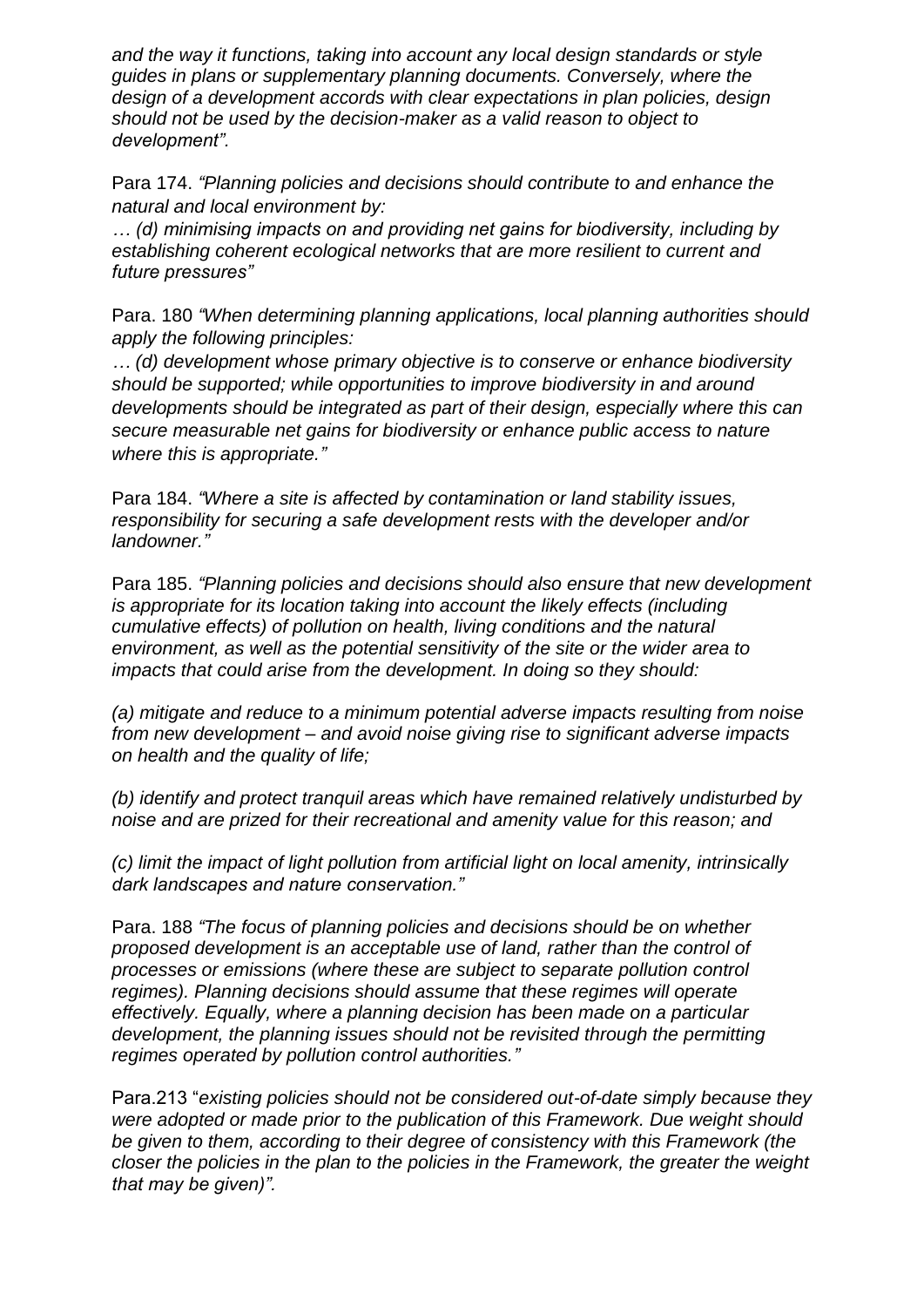### **Planning Practice Guidance**

The Planning Practice Guidance (NPPG) is a web-based resource which brings together planning guidance on various topics into one place (launched in March 2014) and coincided with the cancelling of the majority of Government Circulars which had previously given guidance on many aspects of planning.

## **RELEVANT PLANNING HISTORY**

#### Reference: DC/079732

Proposal: Proposed elevational alterations to existing building to include additional windows and roller service doors and new cladding to the front, including new dropped crossings onto Old Road

Decision: Withdrawn Decision Date: 15-MAR-21

*NOTE: This application was withdrawn on the basis that the lawful use of the premises was unclear (use class B1 of B2) and there was a need to address this uncertainty to ensure any necessary change of use was incorporated into the application.*

Reference: J/46109

Proposal: Change of use to storage and office

Decision: Granted Decision Date: 04-SEP-89

Reference: J/22249

Proposal: Single storey extension to workshop with loading bay and car parking Decision: Granted Decision Date: 12-MAR-81

## **NEIGHBOUR'S VIEWS**

Five written objections to the application have been received as follows:

*Have enough problems due to lorry's doing short cut on to Old Road & is causing damages to buildings on homes & paths & water supply . This is not a safe road or path due to land filled from old bulldozed houses landfilled on land. It's all sinking & further investigation is in process with highways housing & waterboard. So please take notice & taking parking from residents who live here. Not safe to have cars going on public walkways.*

*I have very worrying concerns for public footpaths. Due to bulldozed houses being landfilled in ground. The land is unsafe for vehicles to go on them as we have heavy lorry's going to Nelstrops flour mill & they are disturbing the land to slip & highways housing & waterboard are all having to come out to repair grounds due to land slipping causing damages to houses & paths & roads. This is all being monitored by*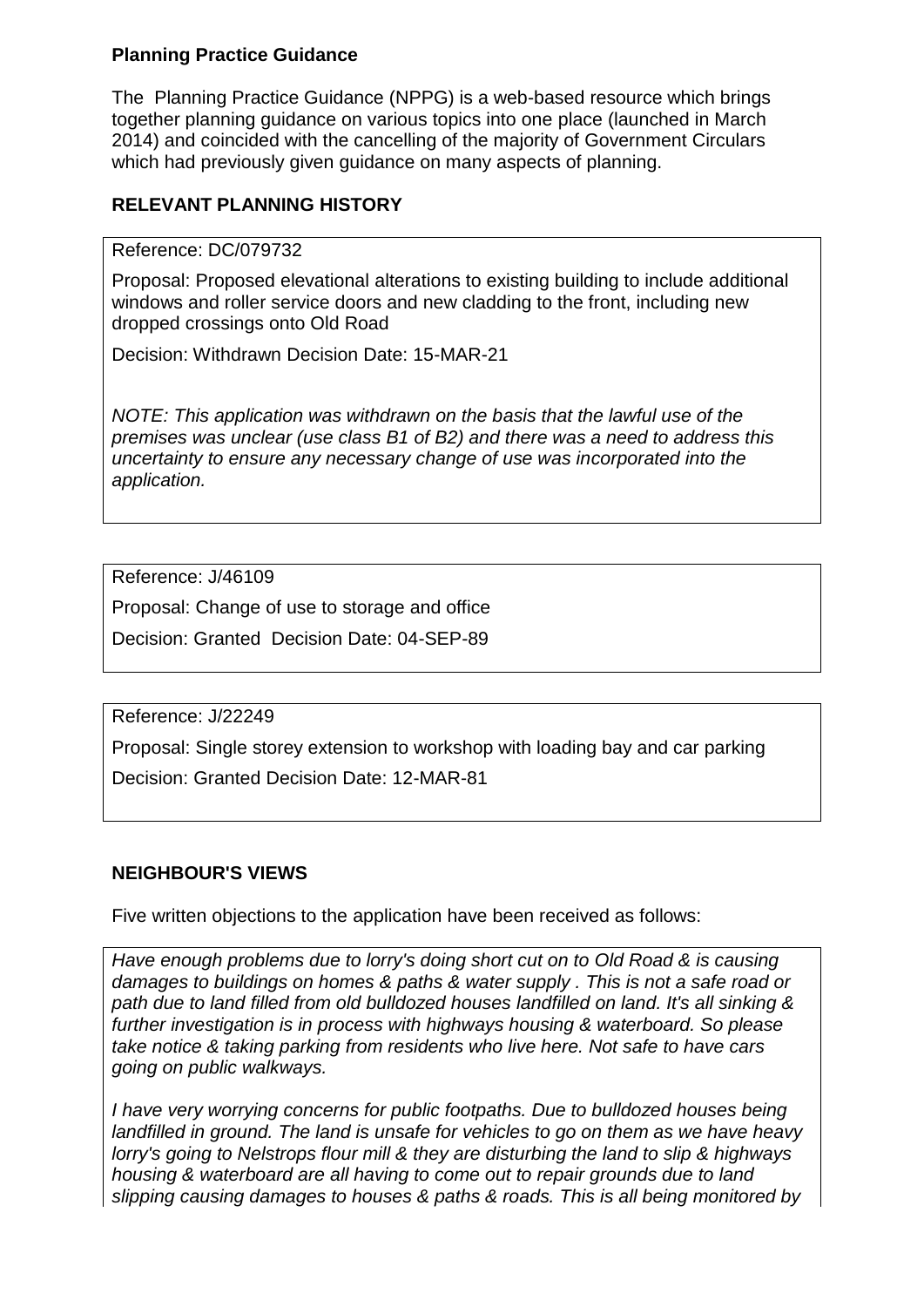*all. It will also take up parking on road & we have less of parking as it is on old road as well as in Stockport.*

*This is the second application for this building. It is unsafe to be allowing this to happen as my porch on his house is falling from house due to heavy lorry's passing old road & disturbing the land. Highways are having to monitor road due to damage on paths & road from old houses landfilled.*

*The parking is already really bad, we struggle with HGV trucks parked on the road going to Nelstrops. Can't get round the corners as cars are parked all over the street from the garages already nearby. The noise from a garage will cause a nuisance to me.*

*I strongly object to the change of business to Sherlock House Old Road which is facing my property. We already have enough problems on this road with cars lorrys and tankers which we have previously complained to the council about. If this proposal was to go ahead it would affect my mental health greatly with the noise fumes etc. We already have problems parking outside our own property which is a disabled bay for an elderly resident who suffers with asthma so the thought of all fumes etc. is very concerning. I hope all this will be considered in making your decision as I'm sure nobody wants to see this as your looking out of your window let alone the health factors.* 

*I am sending this email to oppose the planning permission which as you stated in the letter 'will affect land and buildings to the address'. As I live opposite this building, with my family, this will affect us in a number of ways:*

- *The road will be more of an industrial estate rather than a residential road and the transport lorry's that use this road is already affecting us but will be considerably worse if the planning permission goes ahead.*
- *Parking will be a major issue. Currently we get a lot of lorries which park and leave the lorries on our road, sometimes for days, which can affect residents parking. If planning is permitted it will be impossible for residents to park.*
- *The value of our property will also be reduced on the back of this due to how busy and congested the road will be.*
- *The noise level will also affect all residents on this road especially elderly that live in this road and residents who work nights and sleep in the daytime.*
- This is not an appealing site when I look out of my window, which I spend a lot of *time in the room that looks out on the road.*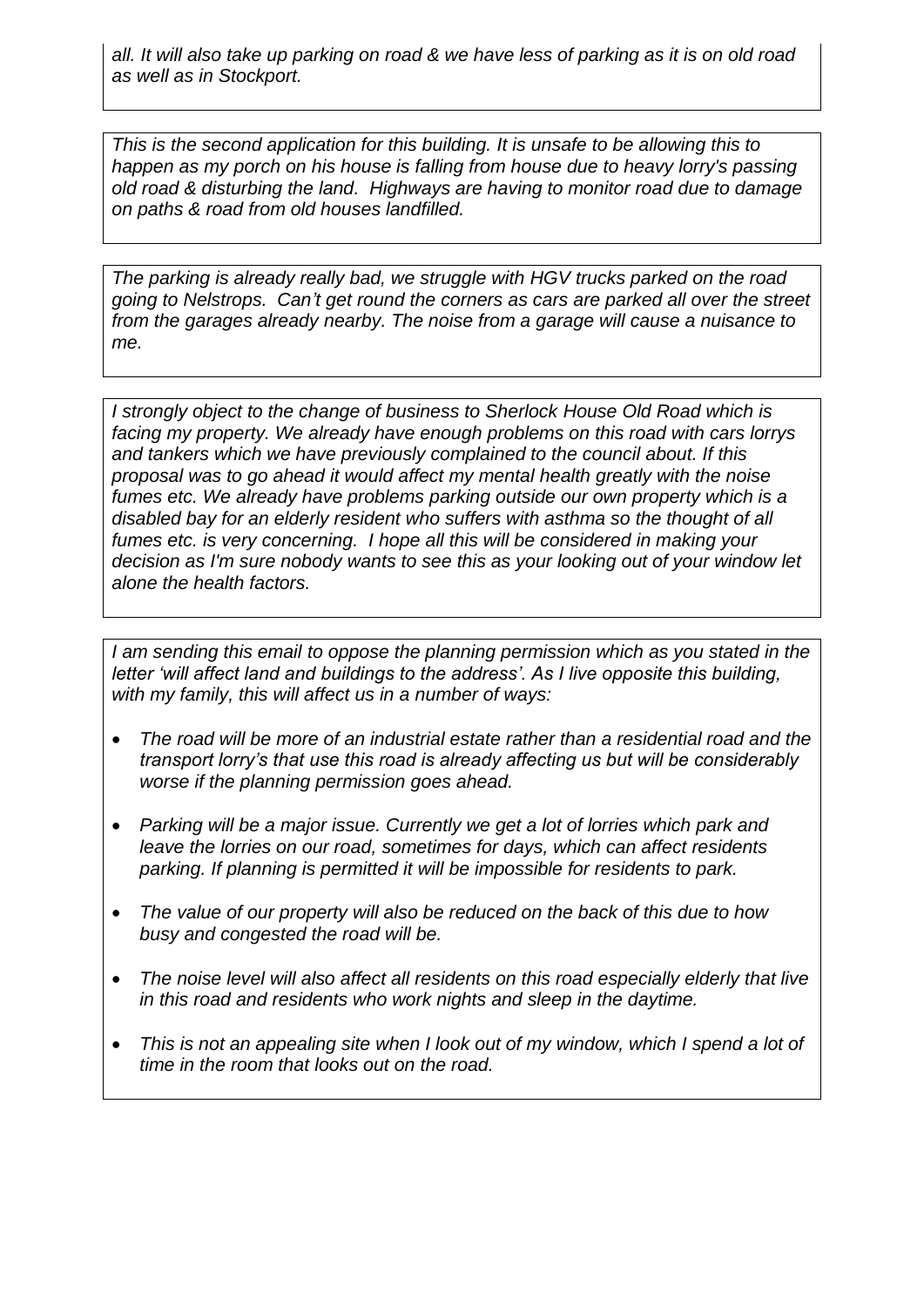### **CONSULTEE RESPONSES**

### **SMBC Highway Engineer**

The site is located with easy access to public transport.

The proposed parking provision (7 spaces) is accepted as adequate based on a parking accumulation survey undertaken by SCP. 7 spaces provided are in addition to bays potentially occupied within building as shown on DPW plan 9466 02 D, and include mobility impaired and EV charging facilities.

The change in traffic generated by the proposed development when compared with that potentially generated by the previous use is not of a level to result in any significant impact on highway operation.

SCP Tech note references provision of Sheffield Stands for cycles for MOT centre use. Whilst not in themselves meeting normal requirements for secure covered provision as they are located indoors I am happy to accept as suitable provision.

Construction of new access/footway crossing will require separate authority outside of any planning approval. Appropriate construction details are included within submission so do not require condition.

Recommended conditions require:

- parking provision in place and available prior to occupation; and
- e electric vehicle charging provision for a minimum of 2 car parking spaces and cabling and ducting to allow for further expansion at a later date

#### **SMBC Environmental Health**

The application, has been assessed in relation to impact upon the environmental quality of life to existing sensitive receptors, in proximity to the proposed development.

#### Vehicle access to building

A one-way system for vehicles to access the 5-bay workshop and 1-bay MOT station, to enter via two roller shutter doors on the southern elevation and vehicle exiting via one roller shutter door on the western elevation on to Old Road, fronting onto residential receptors – which can be closed when necessary.

#### Operational hours

The existing industrial use of the building is not subject to any restrictions on hours or days of opening. Should the Council consider it necessary this application provides scope for the Local Planning Authority to apply a restrictive planning condition, thereby having the propensity to improve the position for nearby residents.

The submitted Planning Statement states that the opening hours of the businesses are proposed as follows:

- Vehicle repair/MOT Mondays Fridays (7am to 5.30pm); and
- Saturdays (7am- 1.30pm)
- Closed Sundays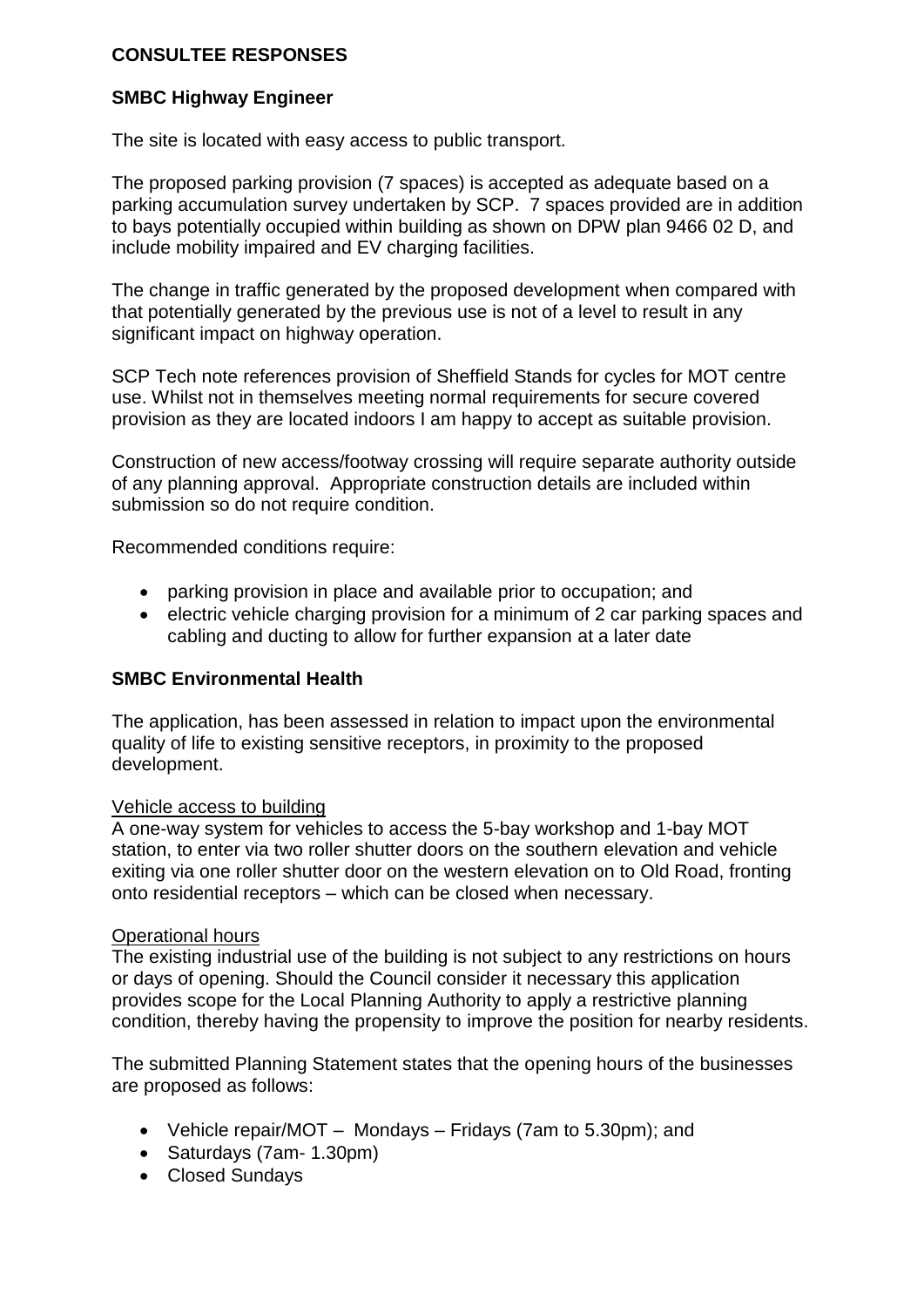Whilst correspondence during the course of the application stated that opening hours are proposed as follows:

- Vehicle repair/MOT Monday Fridays (7 am to 5.30pm); and
- Saturdays  $(7 12pm)$
- Closed Sundays

The submitted Noise Impact Assessment (NIA) was assessed with regards to a potential opening time, of the proposed garage, of 8:00 am on a weekday morning.

This service accepts the outcome of the NIA based on 8:00am weekdays. Consequently this service supports operational hours 08:00 – 17:30 weekdays only.

Should the applicant wish to operate earlier than 08:00 and on a Saturday, an addendum to the NIA supporting these additional hours is required.

### Noise Impact Assessment - accepted

An acoustic report has been submitted in support of the application: ECHO Acoustics, Technical Memorandum, Assessment of potential noise associated with proposed operation of vehicle repair and MOT garage at Old Road, Stockport, SK4 1TD, 11 November 2021.

The impact of the noise from the proposed development has been assessed in accordance with: BS 4142:2014+A1:2019, 'Methods for Rating and Assessing Industrial and Commercial Sound', to determine the rating level arising from the introduction of the proposed sound source. The assessment of the introduction of the noise source at this location included:

- baseline sound level measurements on Old Street 20 October potential opening time, of the proposed garage, of 8:00 am on a weekday morning.
- representative sound level measurements of the proposed noise source at: Premier Garage Services, 3 Levens Rd, Newby Road Industrial Estate, Hazel Grove, Stockport SK7 5DL, on 3 November 2021. A similar, but larger, vehicle/MOT garage.

The measurement position was 5 metres from the open door of the garage. Noise comprised a number of activities including vehicle movements into and out of the garage, the use of hand tools, employee voices and a radio playing within the workshop area.

 calculation of the potential effects of the proposals on the adjacent residential properties including noise character penalties for percussive sounds as defined in BS 4142.

The outcome of the BS 4142 assessment is that rating sound level is 4.7dB below the background sound level. Where the rating level does not exceed the background sound level, this is an indication of the specific sound source having a low impact, depending on the context.

## **Context**

The current edition of BS 4142, recognizes the importance of the context in which a sound occurs. An effective assessment cannot be conducted without an understanding of the reason(s) for the assessment and the context in which the sound occurs/will occur. When making an assessment of the impact and arriving at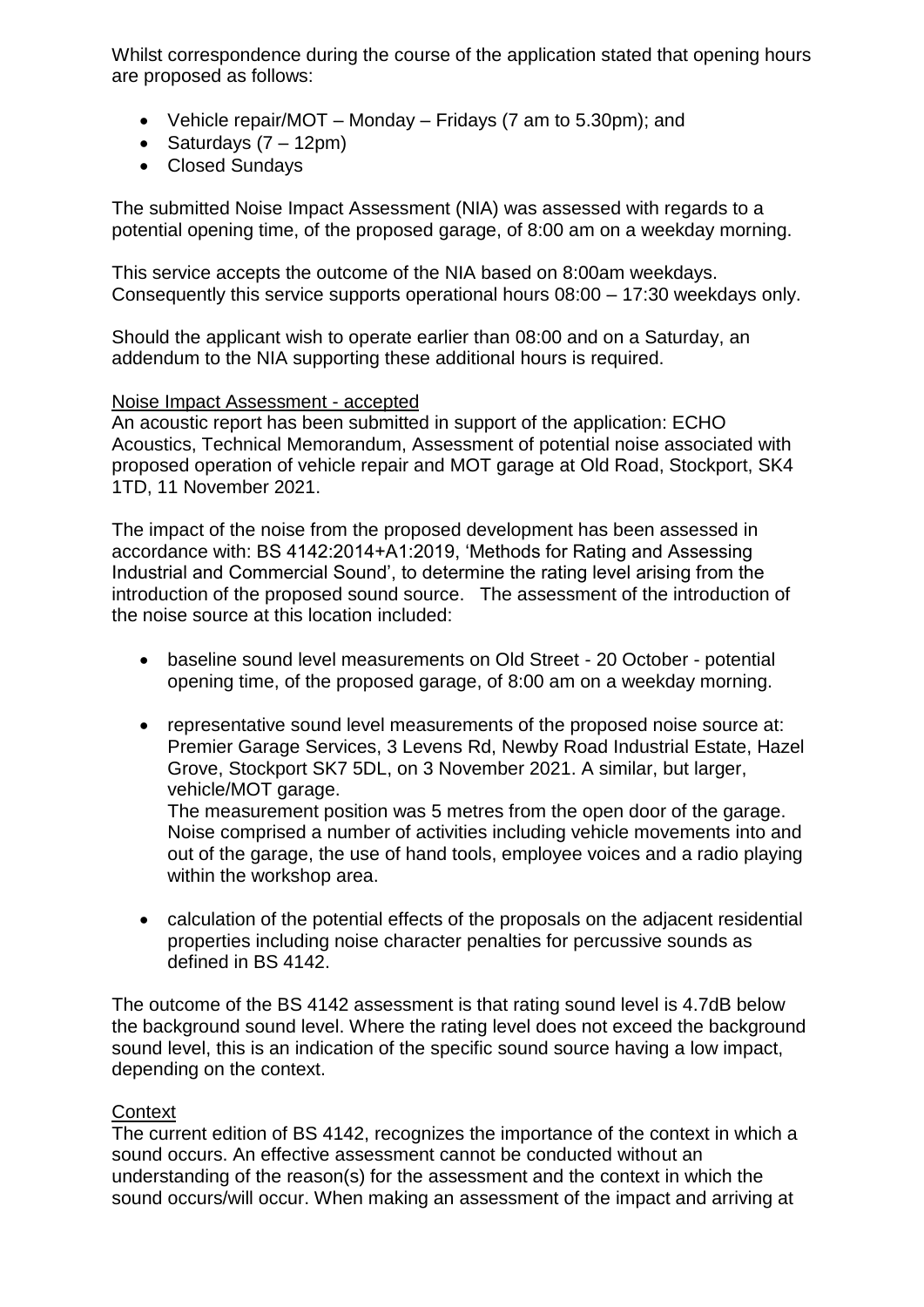decisions, it is essential to place the sound in context. At the bottom of page 5, the noise consultant has stated:

*"The context is that this is a busy commercial setting with a significant amount of noise emanating from Nelstrop's Flour Mill; heavy goods vehicles and grain lorries access the site via Wharf Street, the junction with Old Road being only 30 metres from the nearest houses. The grain is tipped out in the yard area approximately 90 metres from the houses, and the ambient sound from the Mill includes the sound of grain running through ductwork/silos and a multitude of intermittent percussive sounds.*

*Additional intermittent percussive sounds arise from the numerous small commercial operations adjacent the Application building.*

*Table 1 shows that the existing ambient (LAeq) sound level on Old Road is very similar to the sound level arising from close to the door of Premier Garage Services.* 

*Even without these considerations, the assessment shows that the rating sound level of the proposed garage operations will be significantly below the background sound level. Consequently, there is little likelihood of adverse effects on the adjacent residential properties.* 

*However, the Applicant is intending to install new, fast-operating roller-shutter doors, which will remain closed during operational hours (other than for vehicle access and egress) and this will further reduce noise arising from the proposed use by at least, approximately, 20 dB."*

The report summarised that the levels of the proposed operation would be unlikely to create disturbance for nearby residents and concludes that the proposed development from an acoustic perspective would have an acceptable impact upon residential amenity.

#### **Conclusion**

This service accepts the outcome of the BS 4142 objective assessment of the proposed activities at this location and agrees with the noise consultants subjective assessment of the context in which the sound will occur.

#### Recommended conditions

1. External Plant & Equipment:

At any time when measured at the boundary of the nearest noise sensitive receptor, the rating level from all fixed plant and machinery associated with the development (when operating simultaneously), shall be in accordance with the methodology of BS 4142:2014+A1:2019, 'Methods for Rating and Assessing Industrial and Commercial Sound'

In accordance with the acoustic report, the following conditions are necessary in order for this application to be approved:

#### 2. Noise mitigation measures

The mitigation recommended in the acoustic report ECHO Acoustics, Technical Memorandum, Assessment of potential noise associated with proposed operation of vehicle repair and MOT garage at Old Road, Stockport, SK4 1TD, 11 November 2021, shall be implemented in full prior to first use of the development: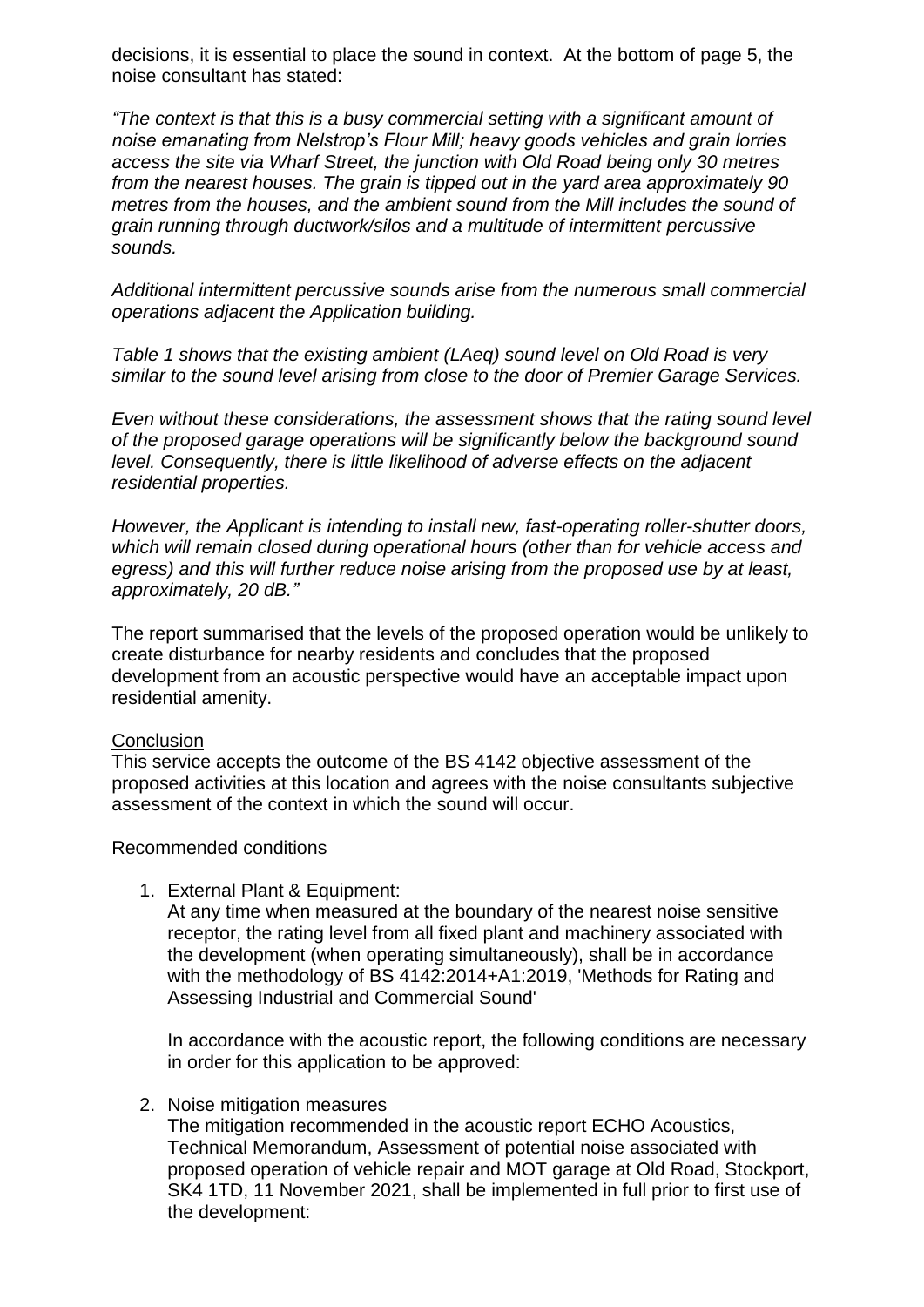Install new, fast-operating roller-shutter doors to the three vehicle access doors

All roller-shutter doors shall remain closed during operational hours (other than for vehicle access and egress)

The agreed mitigation scheme shall be maintained for the purpose originally intended throughout the use of the development.

3. Days and hours of use (operations and deliveries) shall be restricted to within the following hours: Mondays – Fridays (8am to 5.30pm)

Further response following submission of supplementary noise assessment in respect of Saturday morning opening hours

In response to EH comments 31/03/22 concerning hours of operation; the agent requested in email 04 April 2022 10:58, if this service was willing to accept opening hours on a Saturday morning from 8.00am to 1.30pm.

The agent was advised that the bottom paragraph at page 1 of EH comments memo (31/03/22) stated: Should the applicant wish to operate on a Saturday, an addendum to the NIA supporting the additional Saturday hours

This information would enable EH to review our comments.

NIA ADDENDUM, 14 May 2022 – Saturday Morning Operations

Agent email Mon 16/05/2022 13:04, clarified that the applicant wishes to propose opening hours on Saturdays from 9 am to 1pm.

A NIA addendum was submitted in support of Saturday operations: Echo Acoustics, Technical Memorandum, Sherlock House, Saturday Morning Noise Assessment, 14th May 2022. An additional assessment of potential noise impacts was undertaken with respect to a potential opening time, of the proposed garage, of 9:00 am on a Saturday morning.

A sound measurement survey was conducted on the morning of Saturday 14 May 2022, between 9:00am and 11:00am. The ambient sound situation comprised: steady plant equipment sound from Nelstrops flour mill; occasional car movements on Old Road and the surrounding roads; occasional heavy goods/delivery vehicle arrivals and departures at Nelstrops including the movement of a heavy haulage flatbed lorry vehicle carrying construction materials, along Old Road at 9:04; general urban noise; bird song; voices of passers-by and local residents in the street; aircraft overflights (aircraft arriving at Manchester Airport pass approximately 1500 feet overhead).

The impact of the noise from Saturday morning operations has been assessed in accordance with: BS 4142:2014+A1:2019, 'Methods for Rating and Assessing Industrial and Commercial Sound', to determine the rating level arising from the introduction of the proposed sound source at residential façade.

The outcome of the BS 4142 assessment is that the rating level of the garage operations is 44.8dB whilst the background sound pressure at Old Road is 46dB. The outcome of BS 4142 predicted calculations is that garage operations on a Saturday will not exceed the background sound level. Where the rating level does not exceed the background sound level, this is an indication of the specific sound source having a low impact, depending on the context.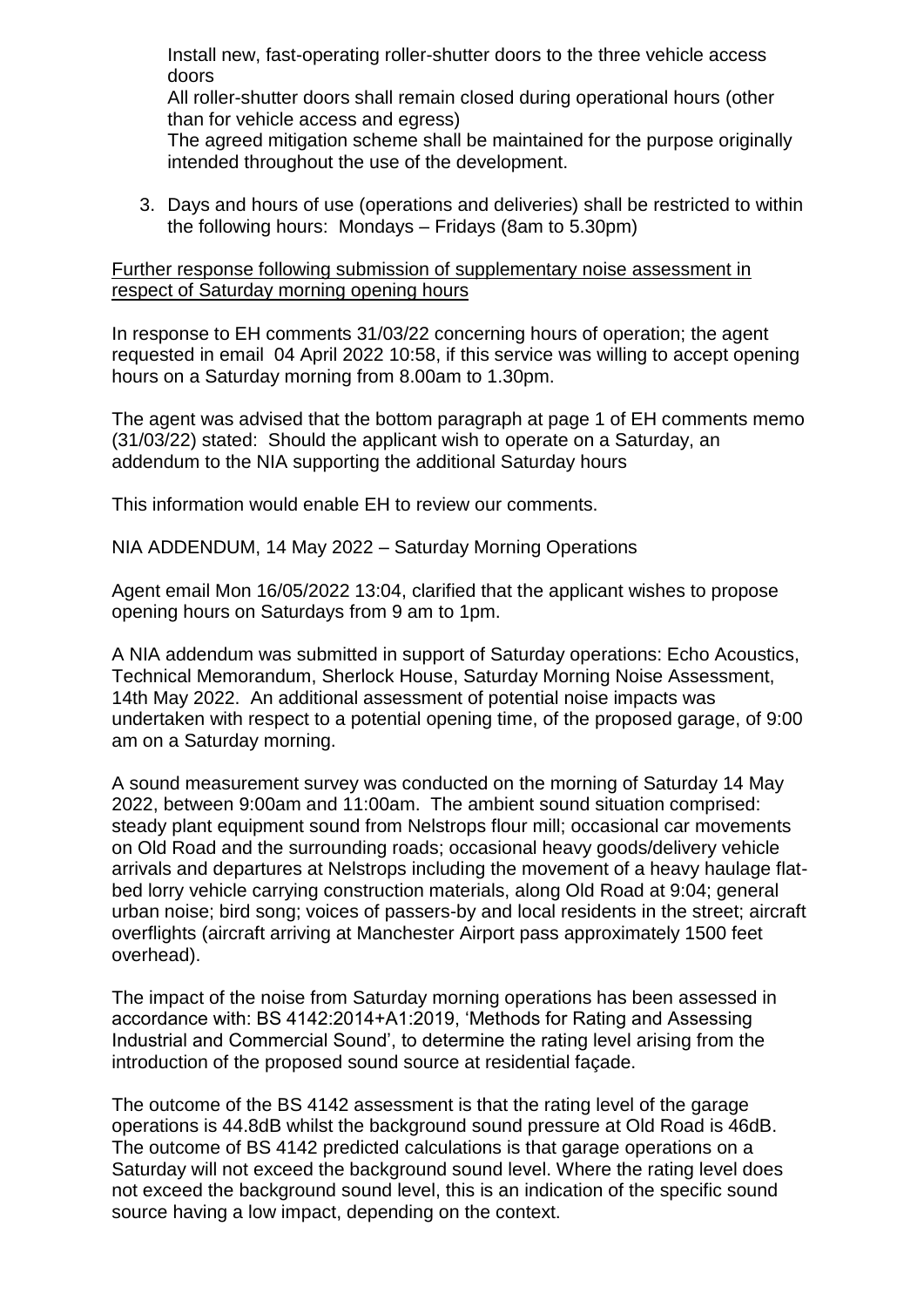### **Context**

The current edition of BS 4142, recognises the importance of the context in which a sound occurs. An effective assessment cannot be conducted without an understanding of the reason(s) for the assessment and the context in which the sound occurs/will occur. When making an assessment of the impact and arriving at decisions, it is essential to place the sound in context. At page 4 the noise consultant has stated:

With respect to "context", Nelstrop's Flour Mill gives rise to a continuous, steady background sound interspersed with intermittent movements of heavy goods vehicles arriving at, and departing from, the mill; additional sound arises from regular overflights of aircraft, some of them giving rise to significant levels of sound. Additionally, intermittent movements of vehicles on Old Road give rise to occasionally elevated levels of sound – at 9:05 a heavy transport low-loader, carrying rotary pile-driving machinery, drove along Old Street and, later in the survey, several very noisy private cars used the road and a very noisy motorbike travelled along the street several times. There was also some activity and movement of vehicles in the van storage unit immediately adjacent Sherlock House.

The noise consultant concluded: "The proposed use of the former Sherlock Foams building as a vehicle repair and MOT garage, opening at 9.00am on Saturday mornings, is unlikely to create a disturbance for the nearby residents, that it is a suitable use, from an acoustic perspective, for the building, and that sound (noise) need not be a reason for refusal of planning permission."

This service accepts the outcome of the BS 4142 assessment for opening hours on Saturdays from 9 am to 1pm.

## **ANALYSIS**

## **Proposed land use**

The application site is located in a designated Employment Area in the UDP Proposals Map. Core Strategy policy AED-3 and UDP policy E3.1 support proposals for general industrial use (use class B2) and employment generating uses in these areas *"provided that development on land close to residential areas will not have a materially detrimental effect on the living conditions of residents"* (UDP policy E3.1). The interface between the proposed development and neighbouring residential properties is considered in detail below. Subject to the satisfactory resolution of these interface issues, the proposed use is therefore supported in principle.

In the submitted Planning Statement, the applicant has argued that the lawful use of the premises (Sherlock Foams Limited – a flexible foam manufacturer) was also a general industrial use (use class B2) but officers consider the evidence submitted to be inconclusive. In any event, if approved, this application would remedy any uncertainty as it seeks the express consent planning permission for a "vehicle repair and MOT testing garage" that is considered to be a general industrial, class B2 use.

## **Design**

Following the removal of the metal cladding from the Old Road elevation at the request of officers, the proposed appearance of the building is now supported.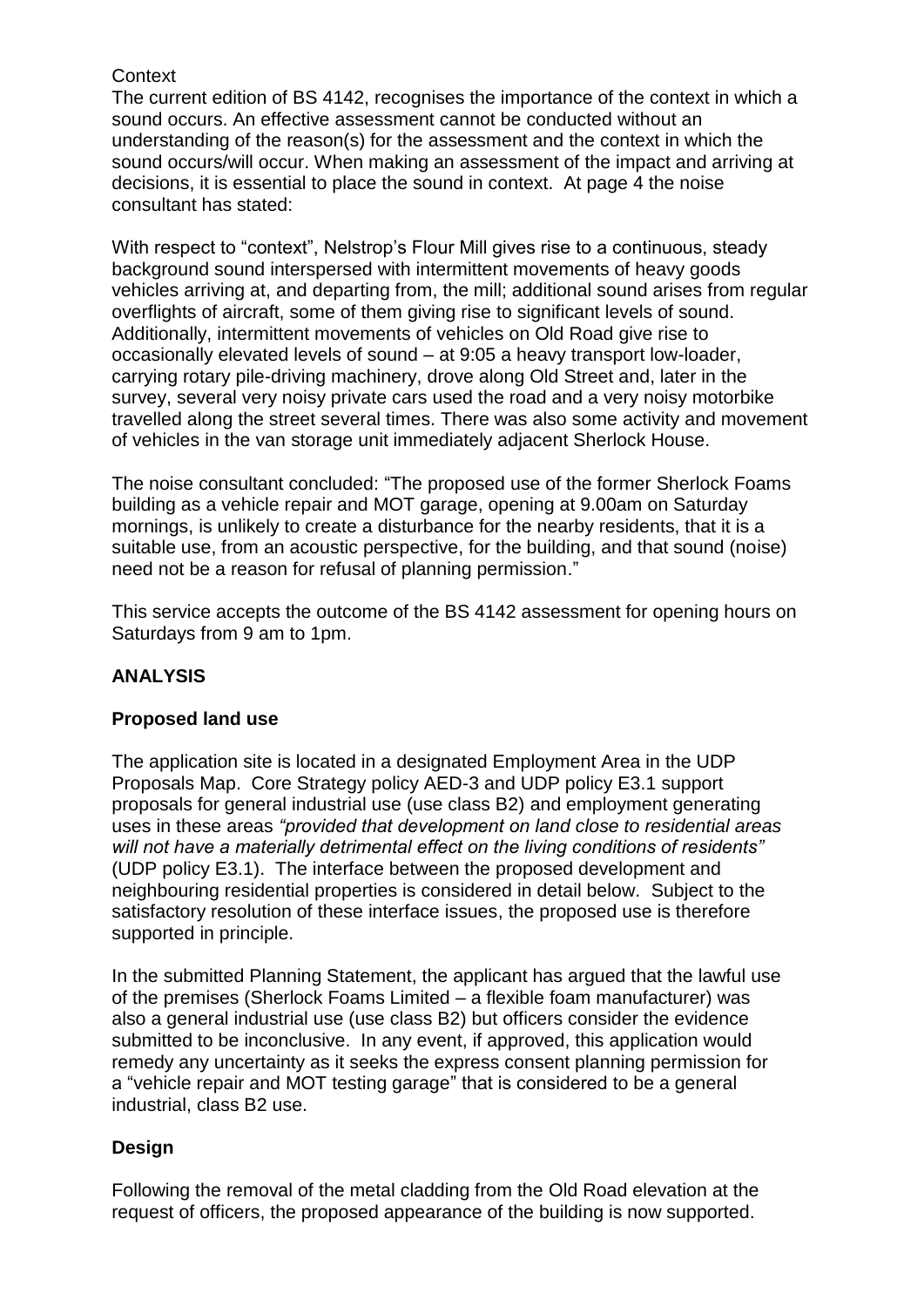Officers also requested that the existing grass verge be planted to soften the interface between the site and its residential neighbours on Old Road in accordance with UDP policy E3.1 whilst enhancing the site's biodiversity value. The applicant has amended the site layout plan to include the planting of three semi-mature star magnolia trees in the verge. This will significantly improve the site's appearance and is a welcome addition to the street scene.

Details of the planting, including its implementation will be secured by condition.

### **Traffic and highway safety impacts**

The applicant has submitted a Transport Technical Note in support of the application that:

- models the traffic impact of the existing and proposed uses and concludes that the increase in vehicle movements generated by the proposed use over and above the existing use will be imperceptible and therefore not have a material impact on the operation and safety of the local highway network;
- concludes that the proposed layout provides a single access which utilises the existing access along Old Road and a new egress onto Old Road that will allow the internal layout of the vehicle repair/MOT centre to operate with a one-way system thus removing the potential for vehicle conflict internal to the site; and
- the existing accident record does not represent a material concern.

The Council's Highway Engineer, noting the development's location within an established and designated employment area, has assessed the proposals and offers no objection subject to the imposition of conditions (see above). Conditions are recommended accordingly.

Concerns raised by local residents about HGV traffic and damage to the highway etc. are considered to be at least partly attributable to the long established Nelstrops Flour Mill to the north of the application. Members will be aware that planning permission was recently granted for a *"change of use of land to form secure holding yard for delivery vehicles and associated works (resubmission of planning permission DC/064498)"* on land adjacent to the flour mill that will improve the current movement of HGVs within the employment area and along Old Road. Although this development stalled due to a number of external factors associated with the impact on underground utilities infrastructure this is being resolved and it is hoped that the development will be implemented and operational in the near future.

Finally, members should note that the applicant has agreed to install electric vehicle charging facilities to serve two parking bays and install ducting to facilitate the future expansion of charging facilities in accordance with current planning policy and guidance.

#### **Noise impacts and mitigation**

The applicant has submitted a Noise Impact Assessment in support of the application that concludes that the proposed development is unlikely to create a disturbance for neighbouring residents as noise impacts are modelled to be below the background sound level. It also states that the development includes the installation of fast-operating roller shutter doors at the vehicle access and